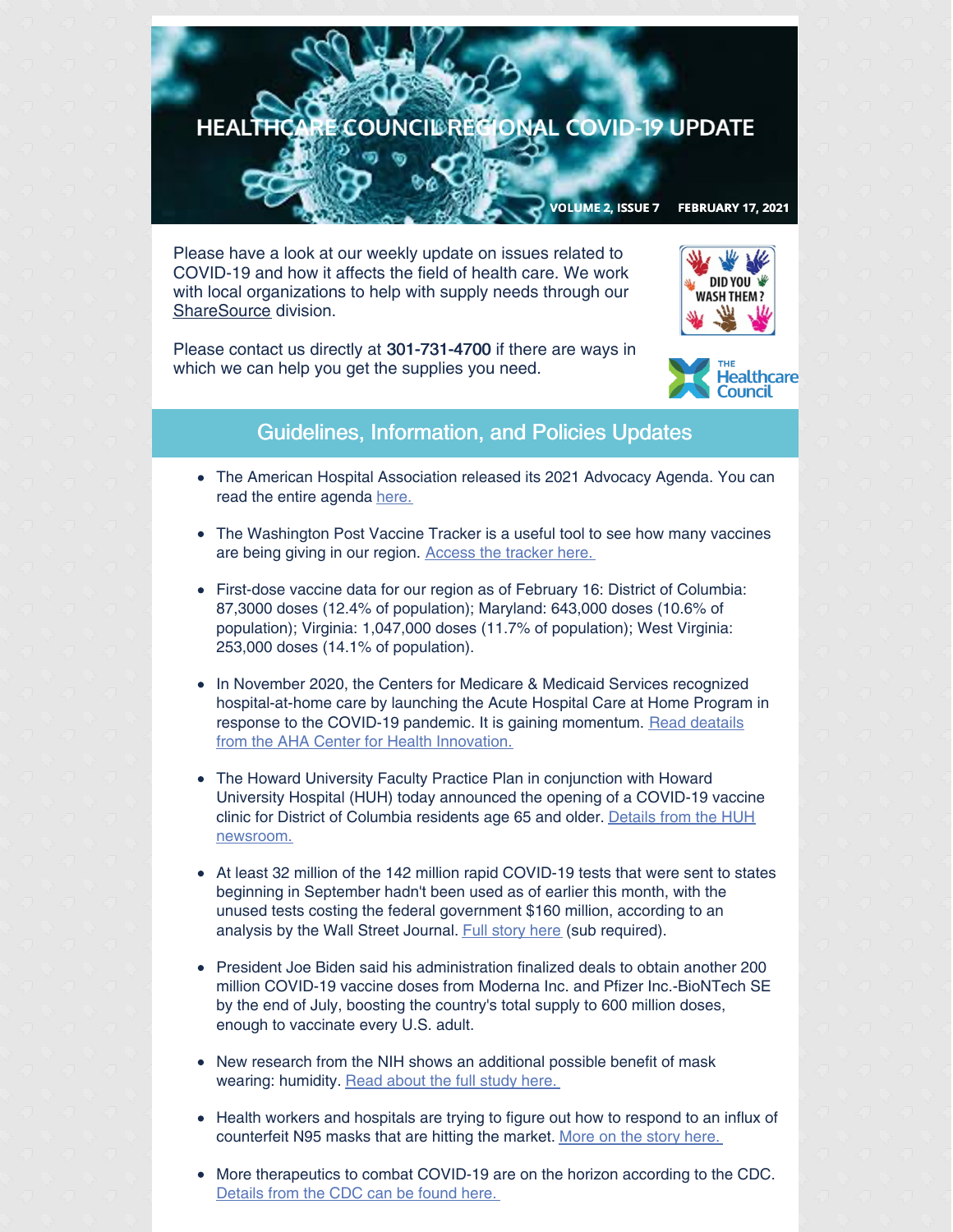- People who have been fully vaccinated against COVID-19 within the past three months don't need to quarantine if they are exposed to an infected person, according to the CDC. Their updated guidance also acknowledges it's "still uncertain" whether fully vaccinated people could spread the virus to others.
- The Biden administration says it will begin shipping COVID-19 vaccines directly to community health centers and will increase the federal government's weekly vaccine shipments to states to 13.5 million.

## Education, Learning, and Resources

A look at some of the upcoming meetings and webinars in the weeks ahead.

- CDC National Forum on COVID-19 Vaccine: The CDC is inviting health leaders to a national conference on February 22-24. Click here for many more [details.](https://www.cdc.gov/coronavirus/2019-ncov/vaccines/forum/index.html?ACSTrackingID=USCDC_11_7-DM49727&ACSTrackingLabel=National Forum on COVID-19 Vaccine&deliveryName=USCDC_11_7-DM49727)
- Jackson Physician Search Webinar: Tuesday, February 23, 2021, 3:00 4:00 pm. With so many competing priorities in healthcare today, it is more important than ever to develop a strategic (short and long term) approach to keep your physician, physician leadership and overall provider recruiting/staffing plans on track. In this session, JPS will discuss how the pandemic has changed (and not changed) the industry, what is motivating candidates at all levels from leadership to direct care, and how to develop a methodology to hire and retain top talent to drive the strongest possible ROI for your organization. Register in advance for this meeting, here: Jackson [Physician](https://us02web.zoom.us/meeting/register/tZAuf-6rrTsqH9FCo9Pkw2qbD5FtBzywIcRa) Search Webinar.
- 2021 Virtual Virginia Patient Safety Summit: Thursday, February 25, 2021, 9:30  $\bullet$ am - 2:30 pm. Those interested in sharing safety and quality improvement initiatives can contact the summit organizers [here.](http://image.outreach.vhha.com/lib/fe3b11717164047c771576/m/1/f26eb079-7276-49c8-aa5d-ee56437d56bd.pdf)
- Medical Solutions Webinar: Thursday, February 25, 2021, 3:00 pm 4:00 pm. In this webinar presentation, Medical Solutions will discuss COVID's Butterfly Effect on Temporary Staffing: Practical Tips for Securing Talent. This webinar will explore the impact of increased nationwide demand for temporary clinical labor on local supply, pay rates, and traditional staffing models. Within this framework, participants will gain several practical takeaways to more effectively compete for talent during one of the sharpest labor market imbalances American healthcare has ever [experienced.](https://us02web.zoom.us/meeting/register/tZIscemuqzsqE9MxrKKVgc0UXTM5OEbzb7JK) Register in advance for this webinar meeting: Medical Solutions Webinar.
- $\bullet$ A Roadmap to Eliminating Surgical Smoke: How Littleton Adventist Hospital Went 100% smoke-free: Thursday, February 25, 2021, 12:00 pm - 1:00 pm CT. The COVID-19 pandemic has underscored the importance of workplace safety in healthcare, and the operating room is no exception. Surgical tools that cauterize or vaporize tissue can create smoke that may contain toxic chemicals that masks don't filter out. On average, daily exposure to surgical smoke is equivalent to the team smoking 27-30 unfiltered cigarettes. Melony Prince, MSN, RN, clinical educator for surgical services at Littleton (Colo.) Adventist Hospital has played a key role in assisting hospitals to go smoke-free. [Click](https://go.beckershospitalreview.com/a-roadmap-to-eliminating-surgical-smoke-how-littleton-adventist-hospital-went-100-smoke-free?utm_campaign=Stryker_Webinar_2.25.2021&utm_source=email&utm_content=code1) here to join this live presentation, as Ms. Prince shares a roadmap to help guide other healthcare organizations through this process. Can't attend live? No worries, register now and we will send the recorded version for you to view at your convenience following the webinar! [Register](https://go.beckershospitalreview.com/a-roadmap-to-eliminating-surgical-smoke-how-littleton-adventist-hospital-went-100-smoke-free?utm_campaign=Stryker_Webinar_2.25.2021&utm_source=email&utm_content=code1) here at Beckers Hospital Review.
- Ascella Health Webinar: Tuesday, March 2, 2021, 3:00 pm 4:00 pm. Drive a  $\bullet$ Successful Specialty Pharmacy Strategy: Drive New Revenue, Ensure Access to Limited Distribution Drugs (LDD), Expand Infusion Capabilities, Control Costs for At-Risk rare-ultra orphan disease, and Enable Improved Clinical Care Services. With the specialty drug spend reaching above \$250 million annually and growing, is your pharmacy positioned to address the needs of your patients? Without an effective Specialty & Infusion Pharmacy strategy, health systems will be unprepared for its challenges. Register in advance for this meeting: Ascella Webinar. You will receive a [confirmation](https://us02web.zoom.us/meeting/register/tZUud--srTovG92Ou96W6zs7Tou7DnKXfU6B) email containing information about joining the meeting.